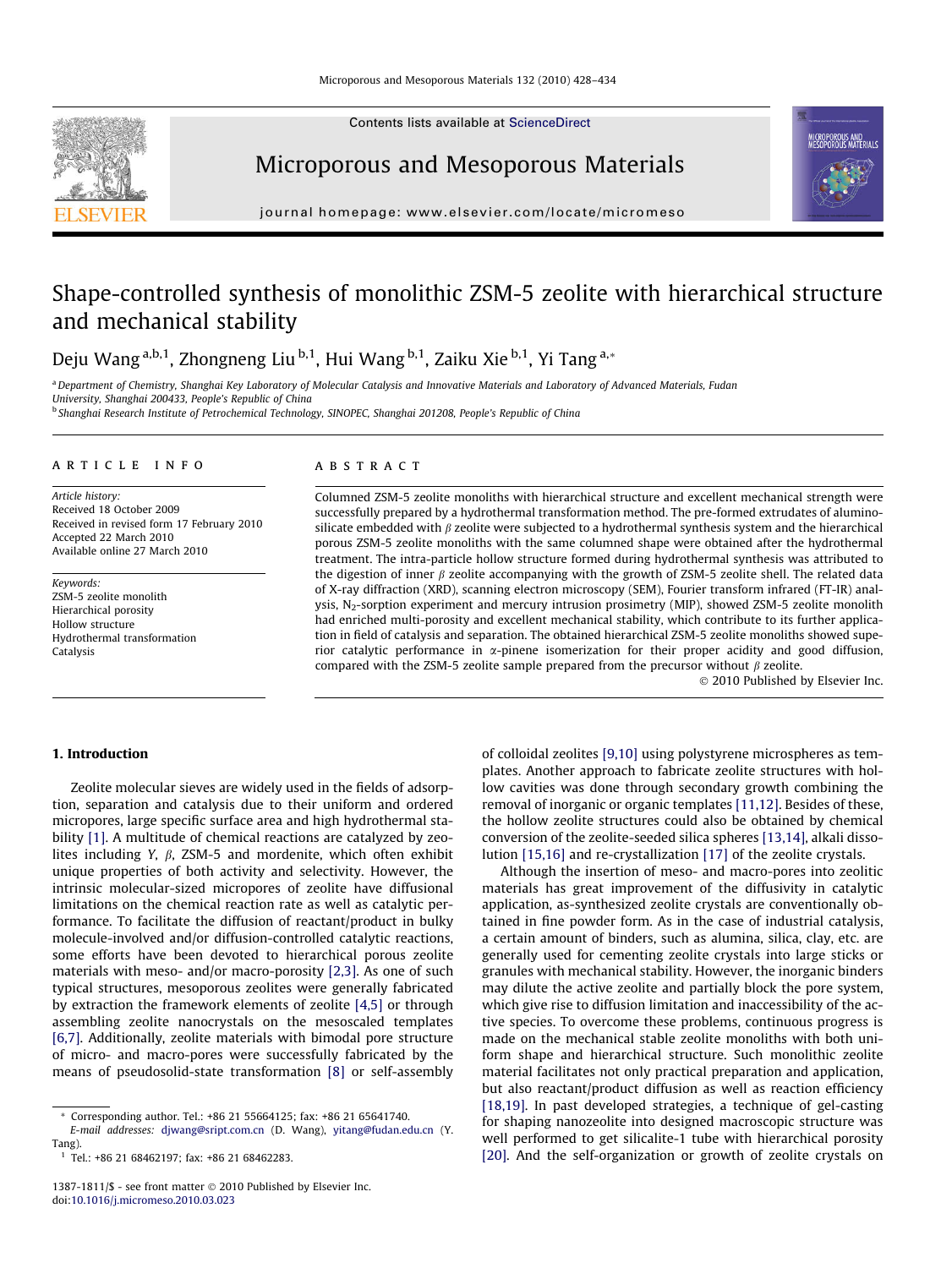the removable organic templates has been prepared for zeolite monoliths with uniform morphologies [\[18,21–24\].](#page-6-0) Other than assembly the zeolite into monoliths, directly crystallization of the prefabricated reactive aluminosilicate could produce well structured zeolite monoliths with hierarchical porosity. The chemical transformation of the zeolite-seeded silica spheres to hollow zeolite capsules was extended to prepare three-dimensionally ordered macroporous zeolite monoliths [\[25,26\].](#page-6-0) Closely packed ZSM-5 and beta nanocrystalline assemblies were also prepared from amorphous silica grains using the homologous methods [\[27,28\].](#page-6-0) Recently, through vapor-phase transport (VPT) conversion of the pre-formed diatomite containing aluminosilicate precursors, the zeolite monoliths of ultrafine ZSM-5 crystals were successfully fabricated, which possessing enriched porosity and good mechanical stability [\[29\]](#page-6-0).

In this work, in order to develop the practical application of zeolite materials, hierarchical porous ZSM-5 zeolite monoliths with uniform macroscopical shape and excellent mechanical strength has been prepared by facile hydrothermal treatment, using the pre-formed extrudates of aluminosilicate embedded with  $\beta$  zeolite as starting material. This method allows the gradual transformation of the aluminosilicate adjacent to  $\beta$  zeolite into the ZSM-5 zeolite. During this process, the inner  $\beta$  zeolite was almost digested as the nutrient for the growth of outer ZSM-5 zeolite, forming an interesting intra-particle hollow structure within the monoliths. As a result, the whole pre-formed extrudates were converted into the intergrown ZSM-5 zeolite materials. The method demonstrated here is facile and convenient for mass production. The resulted ZSM-5 zeolite monolithic materials with abundant hierarchical porosity and uniform macroscopic morphologies would be widely used as much more efficient catalyst and adsorbent. In the present study, the catalytic performance in  $\alpha$ -pinene isomerization was also investigated using the protonated zeolite samples as catalyst.

# 2. Experimental

#### 2.1. Zeolite monoliths preparation

The chemicals including tetrapropylammonium bromide (TPABr), NaOH, silica sol (SiO<sub>2</sub> = 40 wt.%), fumed silica, NaAlO<sub>2</sub>?x- $H_2O$  (Al<sub>2</sub>O<sub>3</sub>  $\ge$  41 wt.%), deionized water were commercially phased and used without further purification. A commercial  $\beta$  zeolite with  $SiO<sub>2</sub>/Al<sub>2</sub>O<sub>3</sub>$  molar ratio of about 20 and the Brunauer–Emmett–Teller (BET) surface area of 526.3  $\mathrm{m^{2}\,g^{-1}}$  is used, which has high crystallinity and the irregular morphological agglomerate with the size around  $0.8-2.0 \mu m$  (Fig. 1).

The fabrication of hierarchical porous ZSM-5 zeolite monoliths generally involved preparation of the  $\beta$  zeolite-embedded aluminosilicate extrudates followed by the hydrothermal transformation process. The  $\beta$  zeolite-containing aluminosilicate extrudates were typically prepared as follows: 160 g of  $\beta$  zeolite powder, 50 g of NaAlO<sub>2</sub>?xH<sub>2</sub>O and 200 g of fumed silica were well mixed, and then 600 g of silica sol (40 wt.%) were added therein. Then the mixtures were kneaded and extruded into cylindrical shaped extrudates with diameter of 1.5 mm. After drying at 110  $\degree$ C, the extrudates was calcined in air at 550 °C for 4 h, denoted as 8100. Then 20 g of the extrudates (8100) and 50 g of a mixture solution of NaOH: TPABr: 1178H<sub>2</sub>O were put in a PTFE-lined stainless steel autoclave. The autoclaves were then enclosed and heated at  $160^{\circ}$ C. After crystallization for 48 and 72 h, the resulting products were washed with distilled water, dried, and calcined in air at 550  $\degree$ C for 4 h, denoted as 8148-CB and 8172-CB, respectively. For a reference study, the aluminosilicate extrudates without  $\beta$  zeolite were treated under the same hydrothermal conditions for 72 h and the product was denoted as R72.

#### 2.2. Characterization

XRD patterns for phase identification were collected with a Rigaku D/max-IIA diffractometer with Cu-Ka radiation at 40 kV and 30 mA. SEM was carried out on a Philips XL30 electron microscope to examine the morphology and the size of the crystalline samples. The transmission FT-IR spectra in KBr pellets were recorded using a Bruker IFS88 spectrometer at a spectral resolution of  $4 \text{ cm}^{-1}$ . The N<sub>2</sub>-sorption isotherms and specific surface areas were determined by nitrogen physisorption at liquid-nitrogen temperature using a Micromeritics Tristar 3000 automatic analyzer. The macropore size distributions were analyzed by MIP using a Micromeritics Poresizer 9320.

# 2.3. Catalytic performance assessment

The catalytic performance of the protonated 8172-CB and R72 was evaluated by the batch isomerization of  $\alpha$ -pinene. A mixture of 6 g of  $\alpha$ -pinene and 0.2 g of zeolite sample was added to a bottle and the reaction was carried out in the sealed bottle with a magnetic stirrer at 105  $\degree$ C. The products were analyzed by a gas chromatograph equipped with a flame ionization detector.

#### 3. Results and discussion

The XRD patterns of the calcined extrudates (8100) and the products (8148-CB and 8172-CB) are shown in [Fig. 2.](#page-2-0) The pattern of 8100 has a wide dispersive peak of amorphous aluminosilicate at 15–30 $\degree$  besides the diffraction peaks of  $\beta$  zeolite, indicating that  $\beta$  zeolite is the sole crystalline phase in the calcined extrudates



Fig. 1. XRD pattern and SEM image of  $\beta$  zeolite nanocrystals.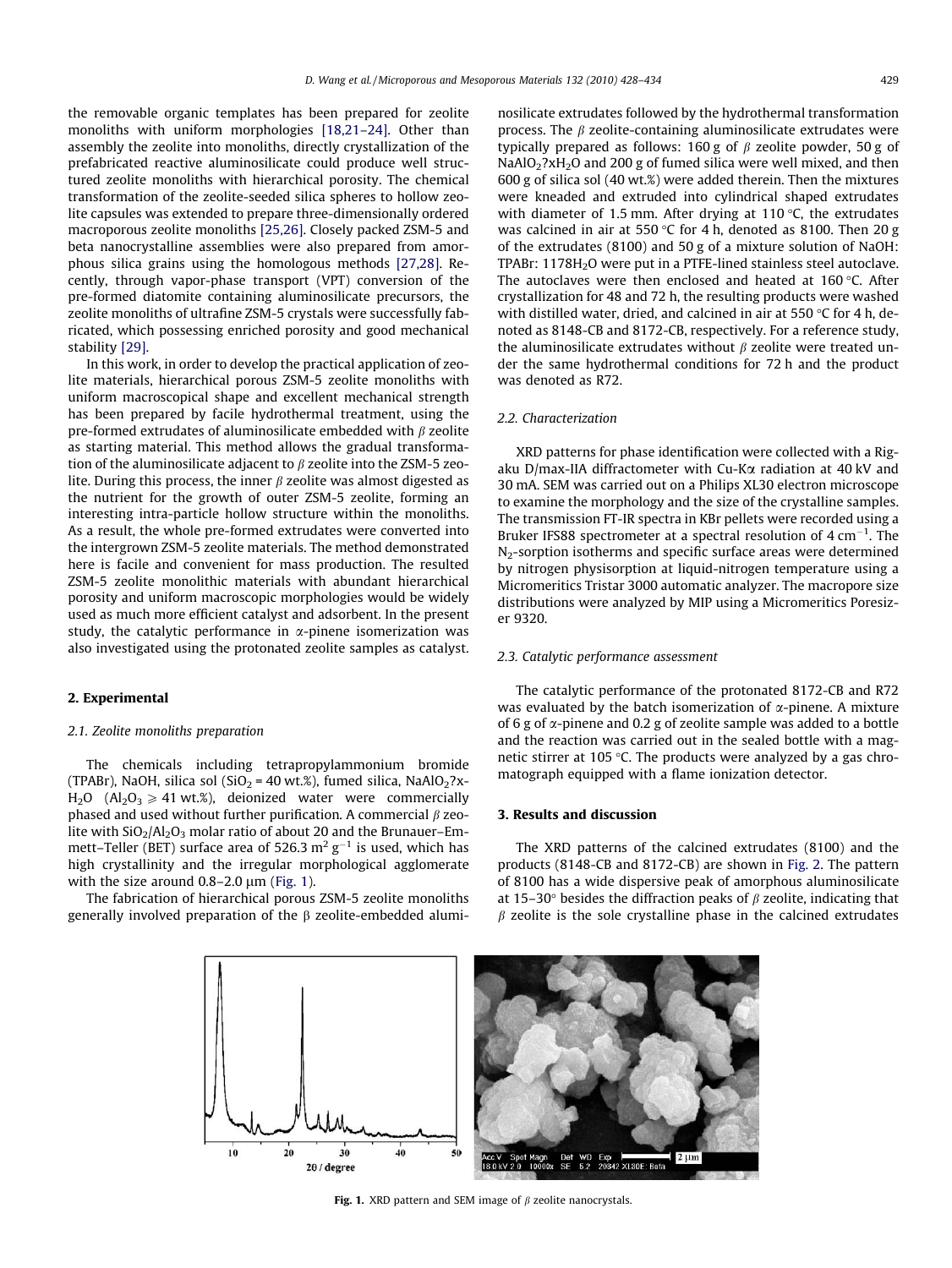<span id="page-2-0"></span>

Fig. 2. XRD patterns of the aluminosilicate extrudates 8100 (A), the products of 8148-CB (B) and 8172-CB (C).

(Fig. 2a). Fig. 3 is the SEM images of the calcined sample 8100 after kneading and extrusion. The shaped precursor of 8100 shows an impacted structure and almost no  $\beta$  zeolite morphologies but tiny granules could be observed, indicating that the  $\beta$  zeolite crystals have been completely enwrapped by the amorphous aluminosilicate during the shaping process.

After hydrothermal crystallization for 2 and 3 days, the XRD patterns (Fig. 2b and c) showed the sharp diffraction peaks belonging to MFI zeolite. Both of the diffraction peaks of  $\beta$  zeolite and the dispersive peak at  $15-30^\circ$  of amorphous aluminosilicate disappear completely. The products 8148-CB and 8172-CB have almost the same intensities of XRD peaks of MFI zeolite. These data demonstrated that the amorphous aluminosilicate and  $\beta$  zeolite in 8100 have all been converted into ZSM-5 zeolite during hydrothermal process. The final products well kept the initial cylindrical shape of the precursor (Fig. 4) and possessed excellent mechanical strength. The compressive strength of 8148-CB and 8172-CB is larger than that of 8100 [\(Table 1\)](#page-3-0), which might result from the intergrowth of the ZSM-5 zeolite crystals. The produced zeolite monoliths with such good mechanical strength are rigid enough for various applications especially for the industrial catalysis and separation.

From the SEM images of the final products 8148-CB and 8172- CB [\(Fig. 5](#page-3-0)A and D), the intergrown spherical particles were clearly observed on the surfaces of the cylindrical products. Interestingly, most of the particles are found to be hollow from the SEM images of cross-section ([Fig. 5](#page-3-0)B and E), which should be attributed to the digestion of the inner  $\beta$  zeolite during the crystallization process. Because the  $\beta$  zeolite nanocrystals added are instable in aqueous alkali solution at high temperature [\[30\]](#page-6-0), they should be extracted as the nutrients for the growth of outer ZSM-5 zeolite during the hydrothermal process. It is consistent with the disappearance of the  $\beta$  zeolite peaks in the XRD patterns of products (Fig. 2). The growth of ZSM-5 zeolite depends on both the extraction nutrients from the inner  $\beta$  zeolite and the surrounding aluminosilicate in the extrudates, which result in the hollow zeolite structure. Additionally, the enriched macro-porosity could be observed among the



Fig. 3. SEM images of the aluminosilicate extrudates 8100.



Fig. 4. Photograph of the precursory extrudates and the zeolite products.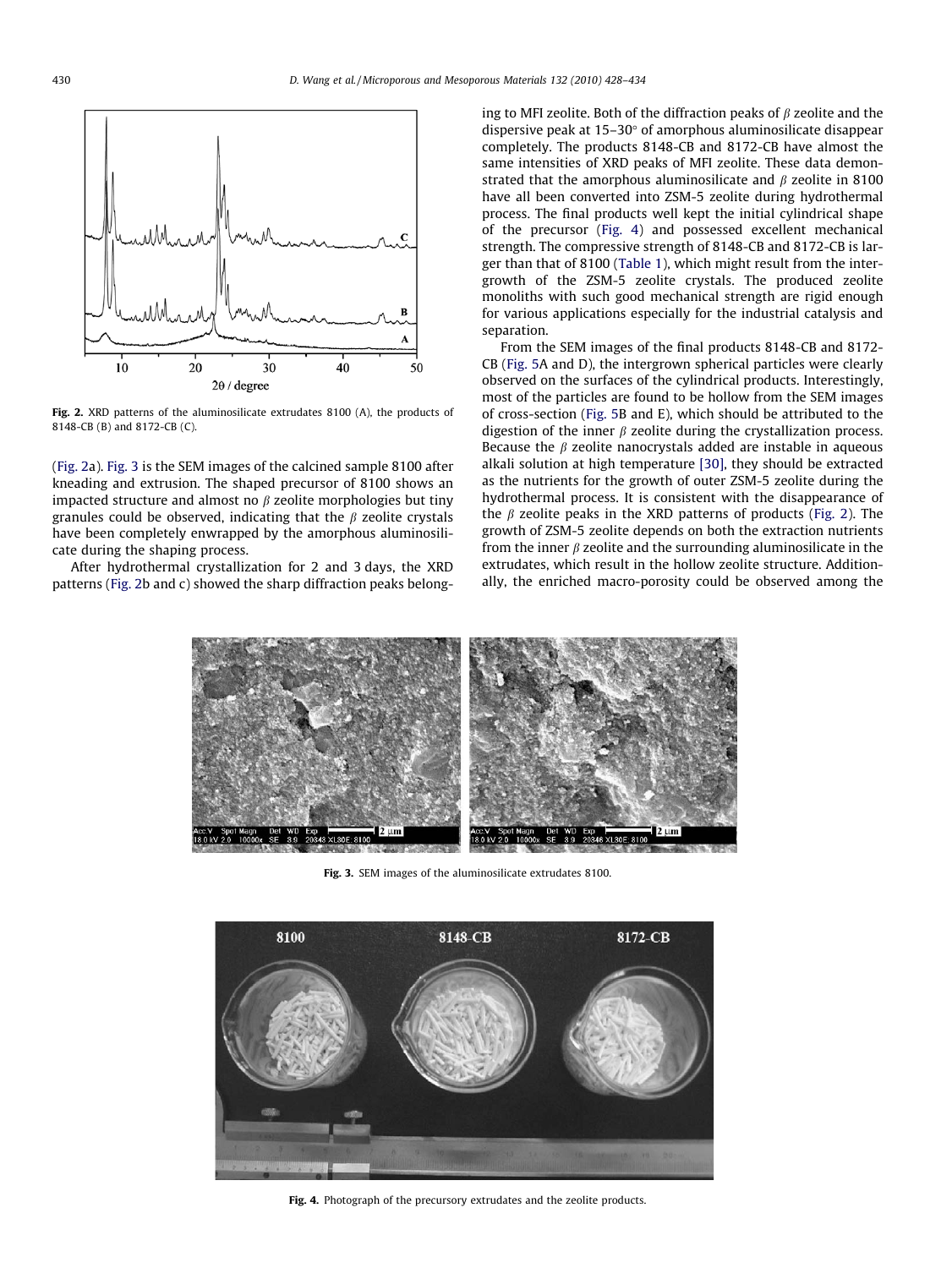| Samples | Surface area $(m^2 g^{-1})$ |                            |                             | Pore volume $\text{(cm}^3 \text{ g}^{-1})$ |                              | Compressive strength         |                   |
|---------|-----------------------------|----------------------------|-----------------------------|--------------------------------------------|------------------------------|------------------------------|-------------------|
|         | S <sub>BET</sub>            | $\mathcal{L}_{\text{Mic}}$ | $S_{\text{Ext}}^{\text{a}}$ | $V_{\rm Mic}$ <sup>a</sup>                 | $V_{\text{Meso}}^{\text{a}}$ | Radial $(N \text{ cm}^{-1})$ | Axial (MPa)       |
| 8100    | 159.2                       | 83.9                       | 75.3                        | 0.04                                       | 0.34                         | >98.4                        | $\geqslant$ 17.0  |
| 8148-CB | 321.7                       | 254.9                      | 66.8                        | 0.12                                       | 0.06                         | $\geqslant$ 135.0            | $\geqslant$ 22.6  |
| 8172-CB | 324.9                       | 257.2                      | 67.7                        | 0.12                                       | 0.06                         | $\geqslant$ 160.0            | $\geqslant$ 22.6  |
| R72     | 294.6                       | 235.8                      | 58.8                        | 0.12                                       | 0.06                         | $\overline{\phantom{0}}$     | $\qquad \qquad -$ |

<span id="page-3-0"></span>Table 1 Texture and mechanical properties of the precursor and the products of zeolite monoliths.

Determined by t-plot according to the method of Lepens and de Boer [\[20\].](#page-6-0)

intergrown zeolite particles, which are probably caused by consuming silica–alumina during the intergrowth of zeolite (Fig. 5C and F). From the SEM images of cross-section, the spherical particles in the inner part of the cylindrical products are composed of tiny zeolite granules with the size ( $\sim$ 200 nm, Fig. 5C and F) smaller than the crystals on the surfaces of the cylindrical products (Fig. 5A and D). It may be due to that TPABr and NaOH could diffuse into the interior of the cylindrical extrudates for the crystallization of the inside aluminosilicate, so that the TPABr and NaOH concentrations on the surface are higher than those in the inner region. As the result, a higher growth rate of ZSM-5 occurs on the surface than the interior of the extrudates. Moreover, some cores of aggregated rod-like crystals were still observed inside some of the hollow cavities in the SEM images at high magnification [\(Fig. 6\)](#page-4-0). These cores would be aggregations of ZSM-5 nanocrystals for their typical coffin-like crystal morphology of MFI zeolite. They may come from the transformation of the  $\beta$  zeolite particles with relative large size which cannot be completely digested. This was also proved by the disappearance of the diffraction peaks of  $\beta$  zeolite in the XRD pattern [\(Fig. 2\)](#page-2-0). The conversion process was also tracked by FT-IR spectroscopy, as shown in [Fig. 7](#page-4-0). The gradual transformation of the  $\beta$  zeolite into ZSM-5 structure was additionally proved by the simultaneous fade-up of a characteristic MFI band at 550 cm<sup>-1</sup> and fade-down of  $\beta$  zeolite band at 565 cm<sup>-1</sup> with the



Fig. 5. SEM images of the products. (A) surface and (B) and (C) cross-section of 8148-CB; (D) surface and (E) and (F) cross-section of 8172-CB.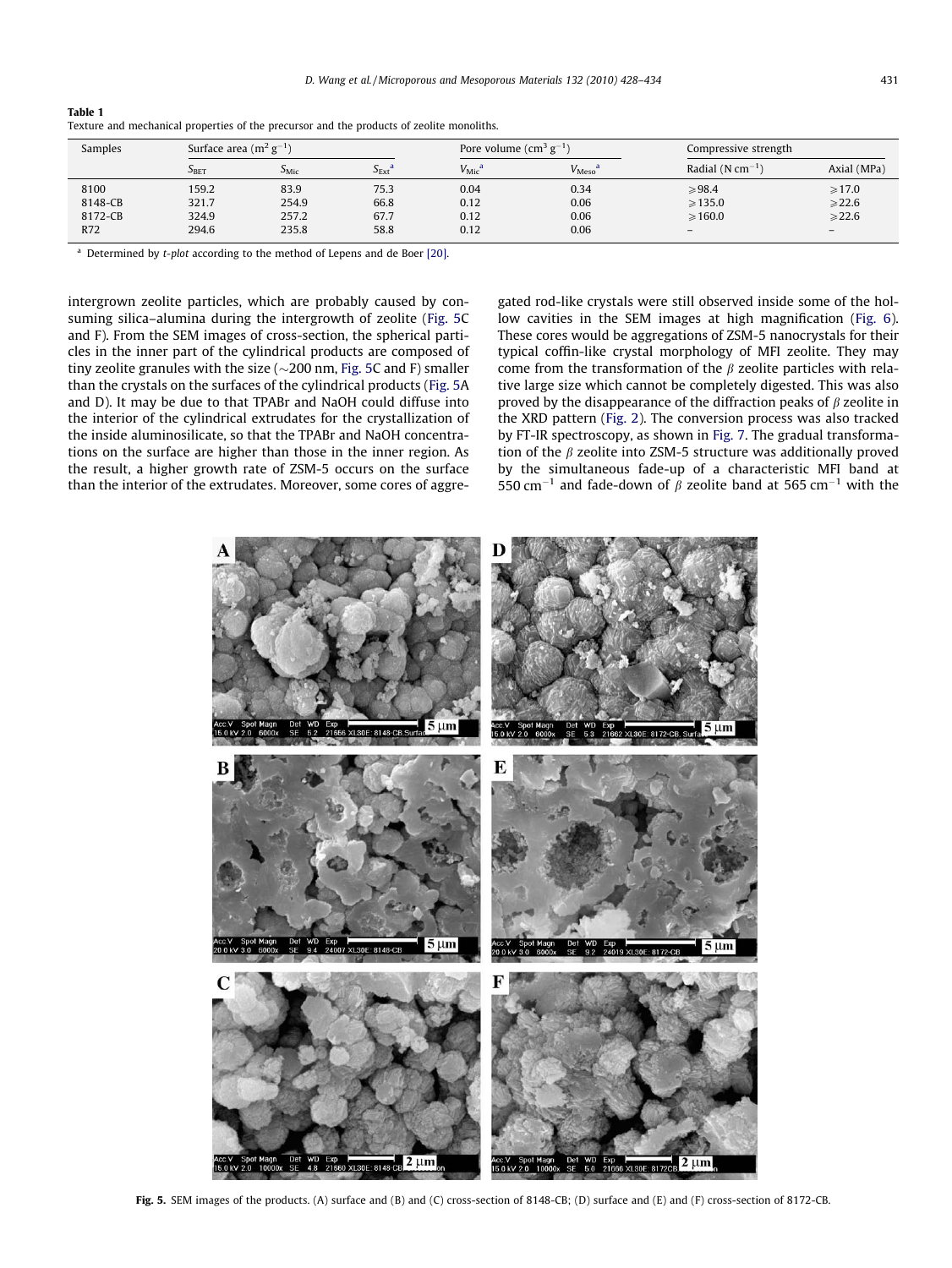<span id="page-4-0"></span>

Fig. 6. SEM images of the aggregation small ZSM-5 zeolite crystals inside the hollow cavities. (A) 8148-CB and (B) 8172-CB.



Fig. 7. FT-IR spectra of the calcined precursory extrudates (A) and the products after (B) 12, (C) 24 and (D) 48 h hydrothermal treatment.

prolonging of the crystallization time [\[31,32\]](#page-6-0). When the crystallization time reaching 48 h, the band at 565 cm $^{-1}$  assigned to the five-membered rings in the  $\beta$  zeolite tended to disappear, indicated  $\beta$  zeolite was almost converted. From the quantitative XRD analyses (wt.%) of samples based on Rietveld Refinement using Topas software, the contents of  $\beta$  zeolite in 8148-CB was 2.1%, whereas none of  $\beta$  zeolite in 8172-CB. The increase of the zeolite species in the hydrothermal process was also demonstrated by the progressive development of the zeolite structure-sensitive asymmetric stretch vibration for external linkages at  $1221 \text{ cm}^{-1}$  [\[33,34\].](#page-6-0) Zeolite  $\beta$  was employed as a precursor of other zeolites in several researches [\[35–37\],](#page-6-0) which demonstrated enhanced nucleation, increased reaction rates, greater flexibility in the choice of template and possibilities for lattice substitution [\[35\]](#page-6-0). In our work, it is proposed that the metastable  $\beta$  zeolite could be converted into steady MFI zeolite structure in the presence of  $TPA<sup>+</sup>$  at high temperature, because the kinetic control is a pervading influence throughout zeolite synthesis [\[35,38\]](#page-6-0). For the aluminosilicate extrudates without  $\beta$  zeolite, a well crystalline ZSM-5 sample R72 was also obtained after 72 h crystallization (Fig. 8, inset). However, most of R72 sample was cracked pieces and the initial cylindrical shape of the precursor could not be kept well. Moreover, no hollow structure was found in the existing integrated R72 sample from the SEM image of cross-section (Fig. 8B), which further proved the hollow structures in 8148-CB and 8172-CB formed from the digestion of the  $\beta$  zeolite during the crystallization process. This implies the addition of the  $\beta$  zeolite in precursors may improve the mechanical stability of the final hierarchical ZSM-5 zeolite monoliths.

[Fig. 9](#page-5-0) is  $N_2$  adsorption–desorption isotherms of the ZSM-5 zeolite monoliths of 8148-CB and 8172-CB as well as 8100, and their texture properties are presented in [Table 1](#page-3-0). The BET specific surface area and micropore volume (t-plot method [\[39\]](#page-6-0)) of the products 8148-CB and 8172-CB are much larger than those of the precursor 8100, further proving the formation of the microporous ZSM-5 zeolite. The micropores creation and the mesopores shrinkage after the hydrothermal treatment was evident from their N2 adsorption–desorption isotherms ([Fig. 9](#page-5-0)). The 8148-CB and 8172- CB samples display a slight uptake of nitrogen and a small hysteresis loop at higher relative pressures of  $P/P_0 > 0.45$ , indicating the existence of some mesopores. The external surface area of the 8148-CB and 8172-CB products is a little smaller than that of the precursor 8100, but the mesopore volume of the products is only



Fig. 8. SEM images of R72 sample: (A) surface and (B) cross-section. The inset shows the XRD pattern of R72.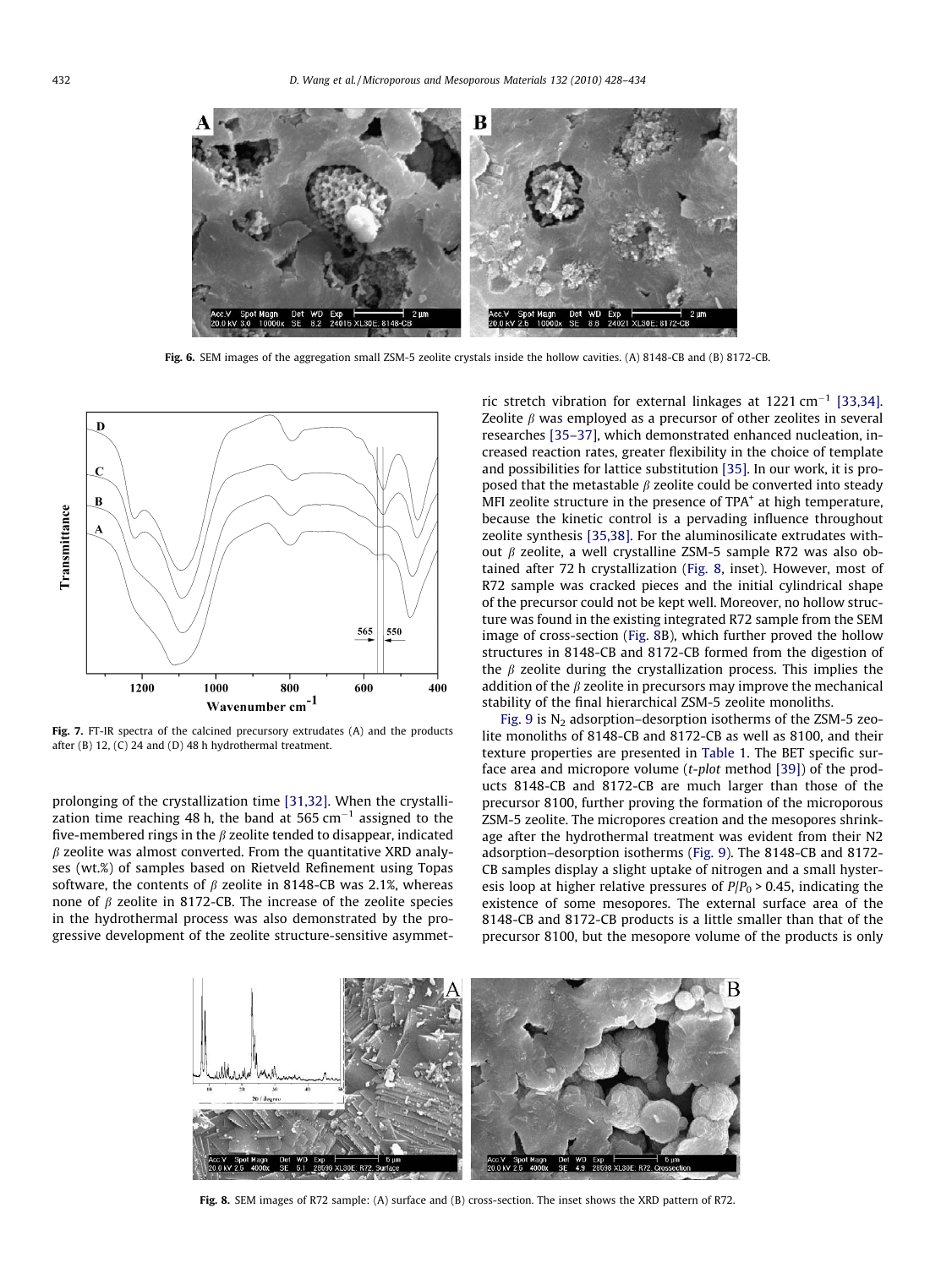<span id="page-5-0"></span>

Fig. 9.  $N_2$  adsorption–desorption isotherms (77 K) for (A) 8100, (B) 8148-CB and (C) 8172-CB.

0.06 cm $^3$  g<sup>-1</sup>, much smaller than 0.34 cm $^3$  g<sup>-1</sup> of the precursor 8100. These facts may imply that the increase of the amount of mesopore but decrease of the mesopore size in the 8148-CB and 8172-CB products ( $r = 2$  V/S). As compared, R72 has lower specific surface area than 8172-CB but almost the same micro-/mesopore volume [\(Table 1](#page-3-0)).

The macro-pores of the zeolite monoliths come from the apertures among the zeolite particles, as well as the void spaces from the hollow structure ([Fig. 5](#page-3-0)). The mercury intrusion curves and the macropore size distributions (PSD) of the products and precursory extrudates are shown in Fig. 10 as the function of pore diameter. The ZSM-5 zeolite monoliths of 8148-CB and 8172-CB have the size of macropore diameter in the range of 60–2000 nm and present a bimodal pore size distribution with maxima at 900 and 450 nm. However, their precursor 8100 is of great difference from the products. There are almost no macro-pores with diameters larger than 30 nm in precursor 8100. This can be confirmed from the average pore diameter calculated in Table 2, which increased from 20 up to 200 and 210 nm from 8100 to 8148-CB and 8172-CB. Accordingly, the total intrusion volume and pore area decreased. It should be noted that the MIP data spans the measurement of pore sizes ranging from a few nanometers to several hundred micrometers. The MIP porosity and surface area usually reflects the macro-pores and some mesopores in the materials. The creation of the macro-pores in the monolithic zeolite columns is due to the dissolution of  $\beta$  zeolite and re-crystallization of the surrounding aluminosilicate into ZSM-5 zeolite, which results in the large apertures among the zeolite particles and the void spaces of the hollow structure. Consequently the ZSM-5 monoliths with hierarchical porosity of micro/meso/macro-pores are obtained through the facile hydrothermal conversion of the  $\beta$  zeolite-containing extrudates.

The isomerization of  $\alpha$ -pinene is commonly catalyzed using acid catalysts. In this study,  $\alpha$ -pinene isomerization was used as model



Fig. 11. Results of  $\alpha$ -pinene isomerization over (A) H-8172-CB and (B) H-R72 catalysts.



Fig. 10. Hg intrusion and pore size distribution (PSD) of samples calculated from MIP (A) 8100, (B) 8148-CB and (C) 8172-CB.

Table 2 Texture properties of the samples from the mercury intrusion porosimetry data.

| Samples | Total intrusion<br>volume $\text{cm}^3\text{ g}^{-1}$ ) | Total pore<br>area $(m^2 g^{-1})$ | Average pore<br>diameter (µm) | <b>Bulk density</b><br>$(g \, cm^{-3})$ | Skeletal<br>density (g $cm^{-3}$ ) | Porosity (%) | Stem volume<br>used $^{\mathrm{a}}$ (%) |
|---------|---------------------------------------------------------|-----------------------------------|-------------------------------|-----------------------------------------|------------------------------------|--------------|-----------------------------------------|
| 8100    | 0.32                                                    | 78.00                             | 0.02                          | 1.24                                    | 2.08                               | 40.15        | 40.00                                   |
| 8148-CB | 0.28                                                    | 5.58                              | 0.20                          | 1.19                                    | 1.79                               | 33.65        | 34.00                                   |
| 8172-CB | 0.26                                                    | 5.10                              | 0.21                          | 1.23                                    | 1.82                               | 32.42        | 32.00                                   |

<sup>a</sup> A value of the stem volume between 25-90% demonstrates that the analyses are reliable.